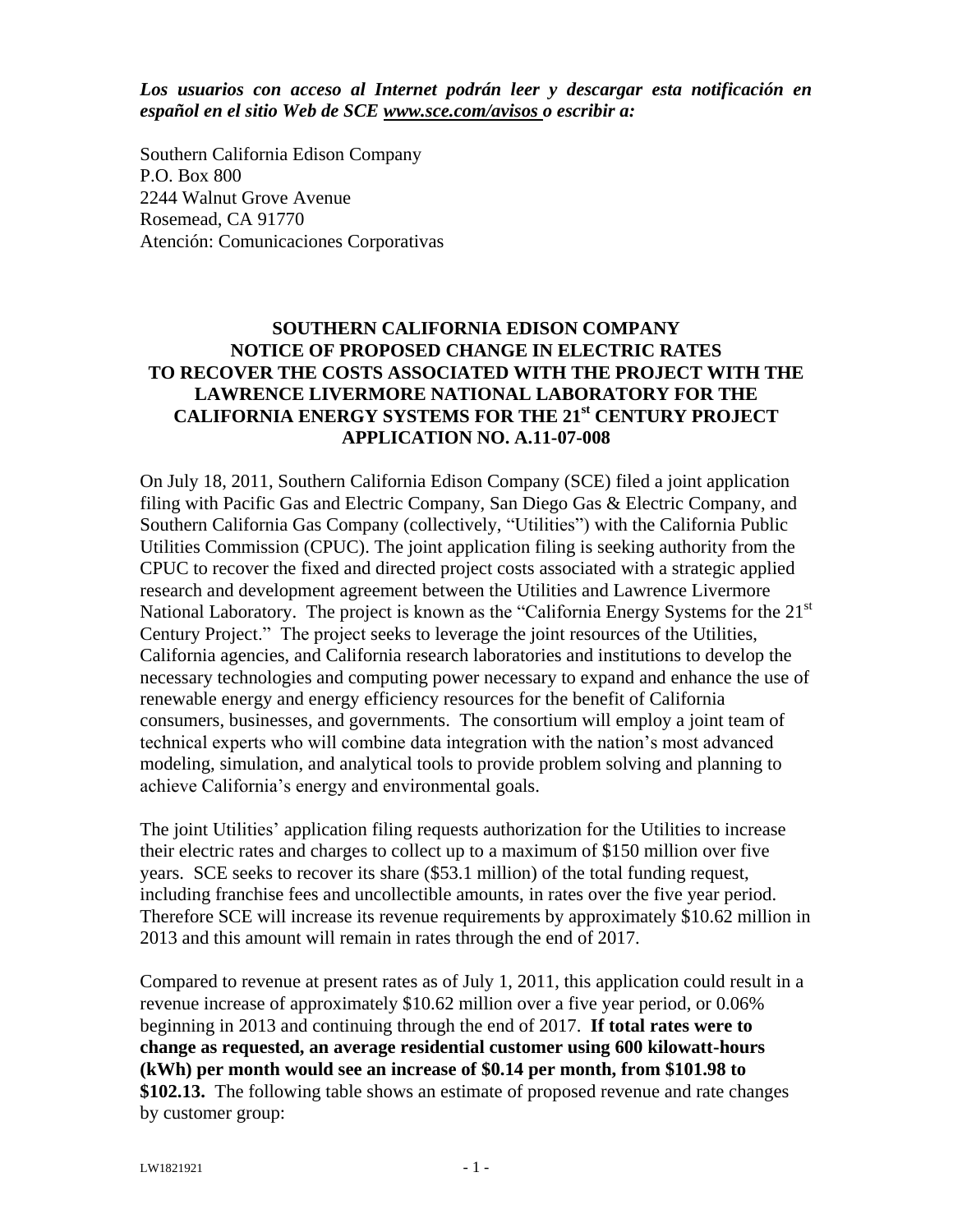If this application is approved, the proposed change in rates for each customer class is as follows:

|                        | Revenue<br>Change<br>(\$Millions) | % Change | Present<br>Rates<br>$(\phi/kWh)$ | Proposed<br>Rate<br>$(\phi/kWh)$ |
|------------------------|-----------------------------------|----------|----------------------------------|----------------------------------|
| Residential            | 5.321                             | 0.06%    | 15.52                            | 15.53                            |
| Lighting $-$ Small and | 3.725                             | 0.06%    | 15.18                            | 15.19                            |
| <b>Medium Power</b>    |                                   |          |                                  |                                  |
| Large Power            | 1.230                             | 0.06%    | 10.35                            | 10.36                            |
| Agricultural and       | 317                               | 0.07%    | 11.94                            | 11.94                            |
| Pumping                |                                   |          |                                  |                                  |
| <b>Street and Area</b> | 27                                | 0.01%    | 18.57                            | 18.58                            |
| Lighting               |                                   |          |                                  |                                  |
| Total                  | 10.620                            | 0.06%    | 14.11                            | 14.12                            |

## **FOR FURTHER INFORMATION FROM SCE**

As noted above, you may review a copy of this Application and related exhibits at SCE's corporate headquarters (2244 Walnut Grove Avenue, Rosemead, CA 91770). You may also view these materials at the following SCE business offices:

| 1 Pebbly Beach Rd.        | 30553 Rimrock Rd.          | 374 Lagoon St.          |
|---------------------------|----------------------------|-------------------------|
| Avalon, CA 90704          | Barstow, CA 92311          | Bishop, CA 93514        |
|                           |                            |                         |
| 505 W. $14^{th}$ Ave.     | 3001 Chateau Rd.           | 510 S. China Lake Blvd. |
| Blythe, CA 92225          | Mammoth Lakes, CA 93546    | Ridgecrest, CA 93555    |
|                           |                            |                         |
| 26364 Pine Ave.           | 41694 Dinkey Creek Rd.     | 421 W. J St.            |
| Rimforest, CA 92378       | Shaver Lake, CA 93664      | Tehachapi, CA 93561     |
|                           |                            |                         |
| 120 Woodland Dr.          | 6999 Old Woman Springs Rd. |                         |
| Wofford Heights, CA 93285 | Yucca Valley, CA 92284     |                         |

Customers with Internet access may view and download the application and the papers supporting it on SCE's web site, *www.sce.com/applications.* Anyone who would like to obtain more information about the application, please write to:

> Southern California Edison Company P.O. Box 800 2244 Walnut Grove Avenue Rosemead, CA 91770 Attention: Case Administration

## **EVIDENTIARY HEARINGS**